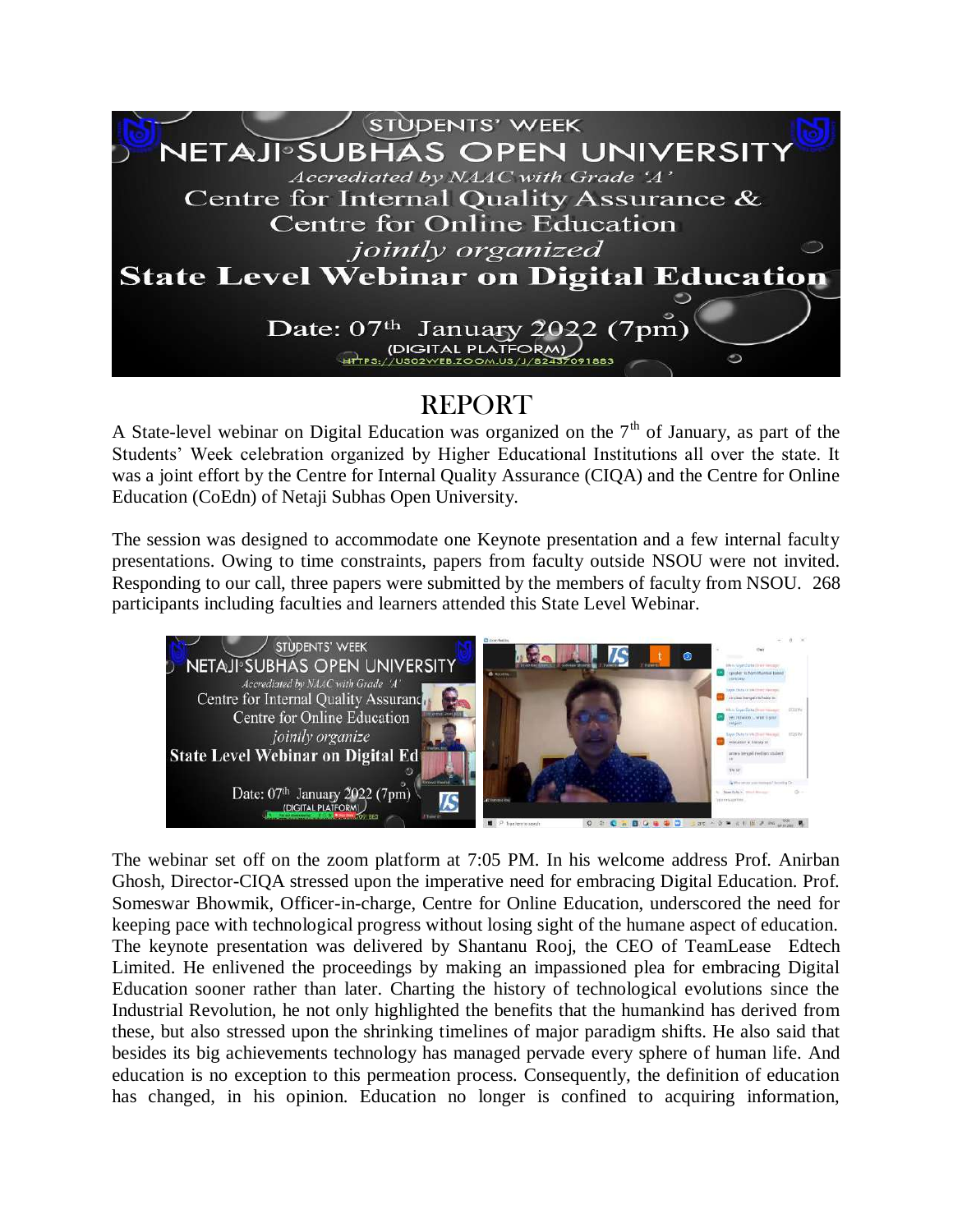knowledge and deployment methods focusing on a particular discipline or skill-set. The modern world is veering towards multi-tasking performers, who will constantly upskill and reskill themselves responding to the demands of changing time. In this reorientation process digital education will come handy, with its accessibility (with potential for worldwide delivery), flexibility (freedom from fetters of time), and above all democratic approach. The need of the hour is to formulate appropriate pedagogy and methodology with an open mind.



Faculty presentation began with Papiya Upadhyay, Ph.D. *Assistant Professor of Education, SoE*. In her paper, titled *Emergency Remote Teaching (ERT) in the Pandemic: A Synoptic View*, she gave an overview of the various Emergency Remote Teaching (ERT) strategies adopted by the teachers under the impact the Covid-19 pandemic without any planning and preparedness. She stressed upon the fact that the majority of teachers belonged to the group of digital immigrants and that they faced severe challenges during teaching remotely. Finally, she reviewed the relative role of different technologies used by the teachers as ERT devices—authoring tools, delivery tools (synchronous and asynchronous), assessment tools, and media of instructions. The inference also highlights the benefits of ERT and its future prospects.

Dr. Sumana Bandyopadhyay, Assistant Professor, English Language Teaching from the School of Humanities, in her paper, titled *Digital Education and English Language Teaching***,** shared her experience of conducting a new course, Advance Diploma in English Language Teaching (ADELT) at the postgraduate level under the discipline of English Language Teaching. With the onset of pandemic protocol, the course was conducted on digital classrooms with engaging activities, interactive assessments, comprehensive lesson plans and hands on labs. She also did not fail to mention that participation of students on the digital platform was not 100% due to various reasons. The absentees depended on ICT tools and the e-materials from the Learning Management System.